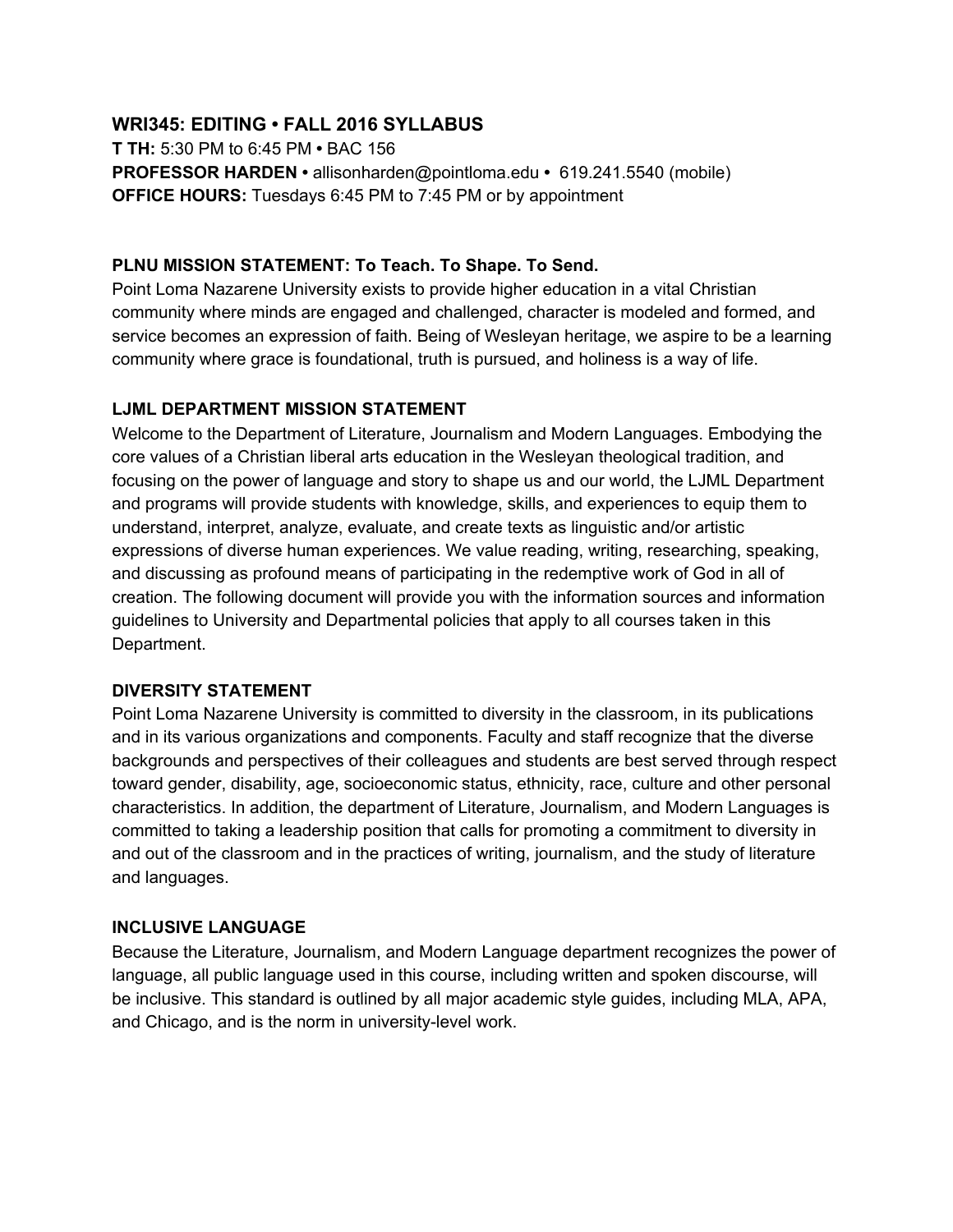## **COURSE DESCRIPTION AND GOAL**

This class is designed to teach the fundamentals of editing for a variety of print and digital media, from newspaper article to ad to Facebook post. It intends to teach best practices for editing any type of piece with the intention of equipping you to be a successful editor regardless of your area of expertise. It will focus on practical applications intended to prepare you for your future careers in journalism or writing. To accomplish this goal, we will learn by doing.

### **COURSE LEARNING OUTCOMES**

After completing this course, you will be able to do the following:

- Understand the fundamental principles of being an effective editor
- Demonstrate mastery in grammar, spelling, style, and writing
- Improve the quality of your own and others' writing
- Possess a keen eye for spotting errors in all types of written materials
- Exercise your role as an editor by utilizing tools common in the industry

#### **CORE VALUES**

Respect, kindness, and openness are essential to making our time together effective. We will respect all opinions, points of view, writing styles, and genres. We will treat all with kindness, and craft our comments or critiques carefully with thoughtful consideration. We will be open to feedback. We will not be defensive or closed off. We will be motivated to grow and improve, and we will support each other in our common goal. This will be a public discourse and safe environment where we will share our writing.

#### **ASSIGNMENTS**

During the semester, there will be **three assignments** in addition to in-class exercises and quizzes. Assignments include an editorial philosophy paper, and two in-class presentations. You will choose two times to present revisions you recommend based on a piece of writing of your choosing to the class for 15-20 minutes. In addition to these assignments, there will be in-class activities and quizzes (announced and unannounced).

List of assignments:

- Editing philosophy
- Presentation #1
- Presentation #2

#### **GRADING BREAKDOWN**

- Assignments: 20%
- Final exam: 20%
- Midterm: 20%
- Participation: 20%
- Quizzes/in-class exercises: 20%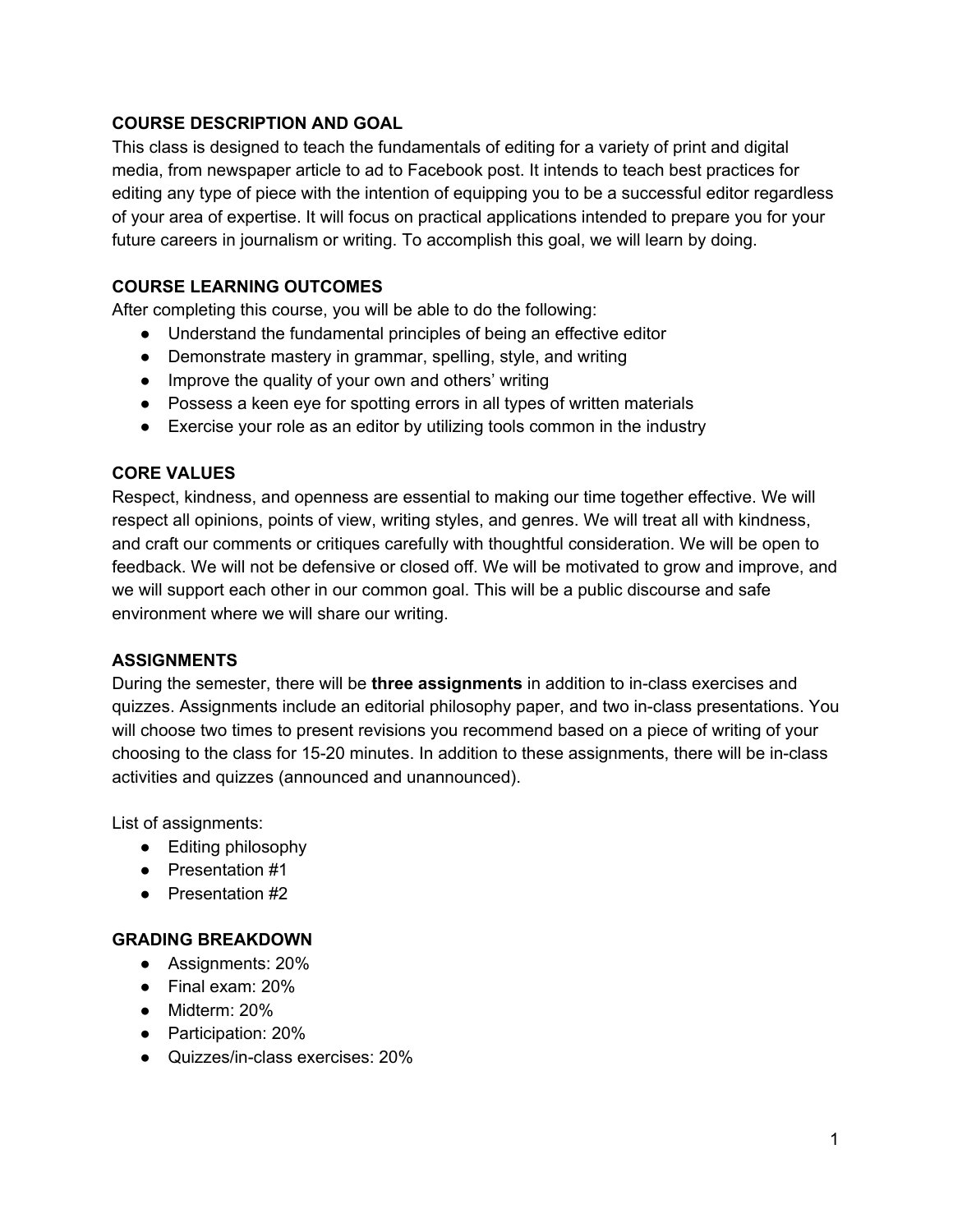| A: 93-100        | $C: 73-76$  |
|------------------|-------------|
| A-: 92-90        | $C-: 70-72$ |
| <b>B+:</b> 87-89 | $D+: 67-69$ |
| <b>B</b> : 83-86 | $D: 63-66$  |
| $B - 0 - 82$     | $D-: 60-62$ |
| $C+: 77-79$      |             |
|                  |             |

**ATTENDANCE POLICY:** Be on time. Be here. Timeliness and attendance speak volumes as to how much you care. I know things come up, so communicate with me in advance if you are going to miss class or have to leave early for some reason. **Twenty percent** of your course grade is based on participation, so keep this in mind. You are allowed **four absences total** per semester, and two unexcused absences per semester.

**CELL PHONE POLICY:** No cell phones are permitted in class. One phone sighting results in an automatic five points off your next assignment. Be present. Pay attention. Don't make this an issue.

**EXTRA CREDIT POLICY:** Extra credit is available. Discuss options with me.

# **CLASS SCHEDULE**

\*Note: Schedule and topics are subject to change. Some topics covered may not be included on this list.

| <b>TUES 8/30: NO CLASS</b>                     | <b>THURS 9/1: INTRODUCTIONS, COURSE</b><br><b>OVERVIEW</b><br><b>Assignment #1 description</b> |
|------------------------------------------------|------------------------------------------------------------------------------------------------|
| <b>TUES 9/6: ON BEING AN EDITOR</b>            | <b>THURS 9/8: MARKS &amp; MARKUPS</b>                                                          |
| Philosophy and best practices/share            | Editing symbols, tracked changes, PDF                                                          |
| philosophy                                     | and PPT markups, shortcuts                                                                     |
| <b>ASSIGNMENT #1 DUE:</b> editorial philosophy | <b>HEADLINES &amp; SUBHEADS</b>                                                                |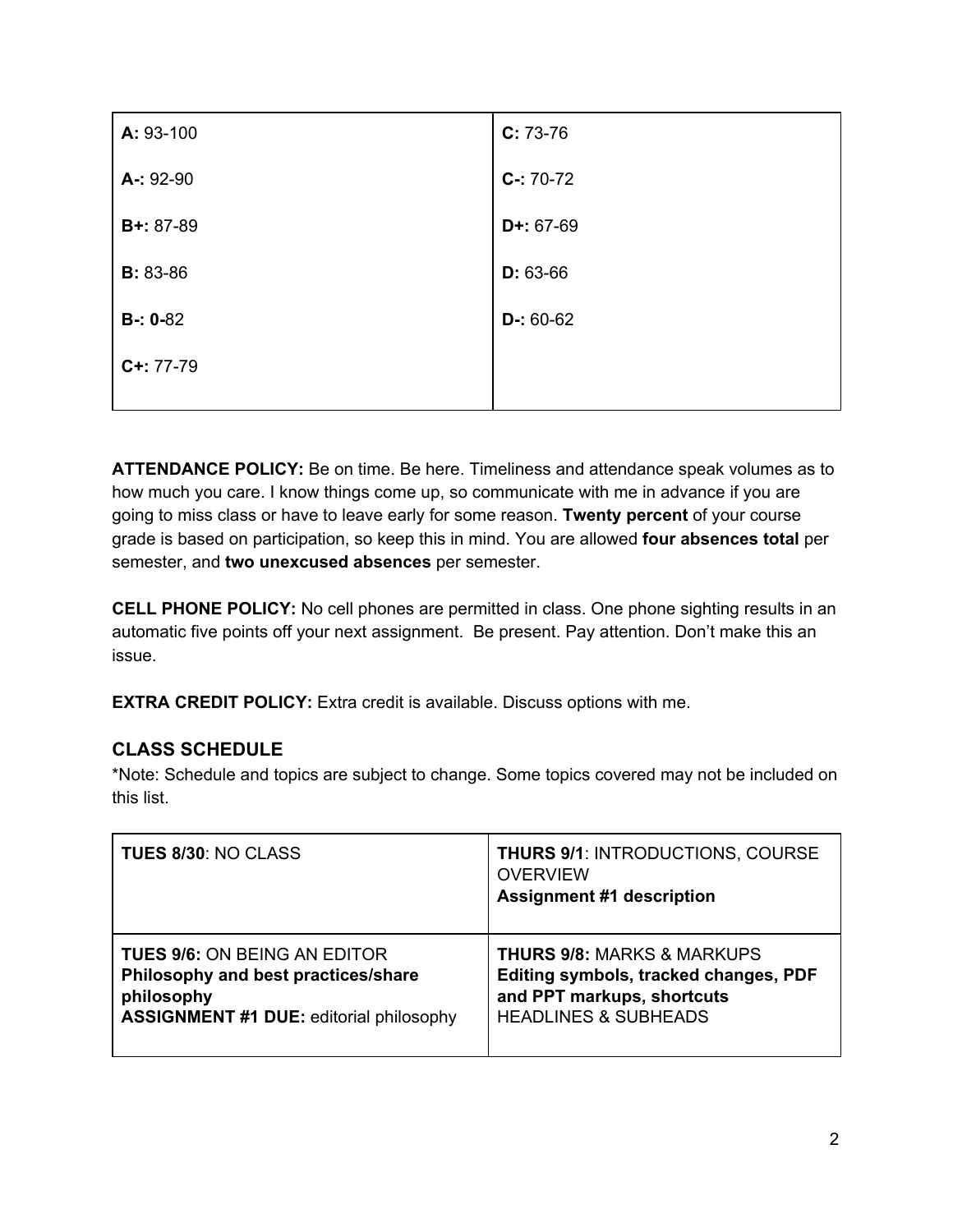| <b>TUES 9/13: COMMON ERRORS</b><br><b>Misused and confused words</b><br><b>QUIZ #1: Editing symbols</b>                                | THURS 9/15: COMMON ERRORS, CONT.<br>Parallelism, casing, subject-verb<br>agreement, bulleted lists     |
|----------------------------------------------------------------------------------------------------------------------------------------|--------------------------------------------------------------------------------------------------------|
| <b>TUES 9/20: A MATTER OF STYLE</b><br>What is style? Style guidelines, AP style<br>review<br>QUIZ #2: Common errors                   | <b>THURS 9/22: CLEAR &amp; CONCISE</b><br><b>WRITING, PART 1</b><br><b>Wordiness, repetition</b>       |
| TUES 9/27: NO CLASS                                                                                                                    | <b>THURS 9/29: CLEAR &amp; CONCISE</b><br><b>WRITING, PART 2</b><br>Active voice, sentence structure   |
| TUES 10/4: IN-CLASS WORKSHOPS<br>Student presentations, cont.                                                                          | <b>THURS 10/6: IN-CLASS WORKSHOPS</b><br><b>Student presentations</b>                                  |
| <b>TUES 10/11: CITATIONS/REFERENCES</b><br>Credible vs non-credible sources,<br>formatting<br>QUIZ #3: Review of topics covered so far | <b>THURS 10/13:</b><br>MARKETING/ADVERTISING<br>Brochures, ads, flyers, event<br>communication         |
| TUES 10/18: MIDTERM                                                                                                                    | THURS 10/20: DIGITAL MEDIA/WEB<br>Social media, infographics, banner ads,<br>landing pages, SEO basics |
| <b>TUES 10/25: GUEST SPEAKER</b><br>Ryan Kelley, Sr. Editor, Journal of<br><b>Emergency Medical Services (JEMS)</b>                    | <b>THURS 10/27: VIDEOS</b><br>Video scripts, transcripts, YouTube<br>descriptions                      |
| TUES 11/1: ARTICLES, NOVELS, CREATIVE<br><b>PIECES</b><br>QUIZ #4: Topics covered so far                                               | <b>THURS 11/3: IN-CLASS WORKSHOPS,</b><br>ROUND <sub>2</sub><br><b>Student presentations</b>           |
| <b>TUES 11/8: IN-CLASS WORKSHOPS,</b><br>ROUND <sub>2</sub><br><b>Student presentations</b>                                            | THURS 11/10: SELF-EDITING<br>Best practices for editing your own work                                  |